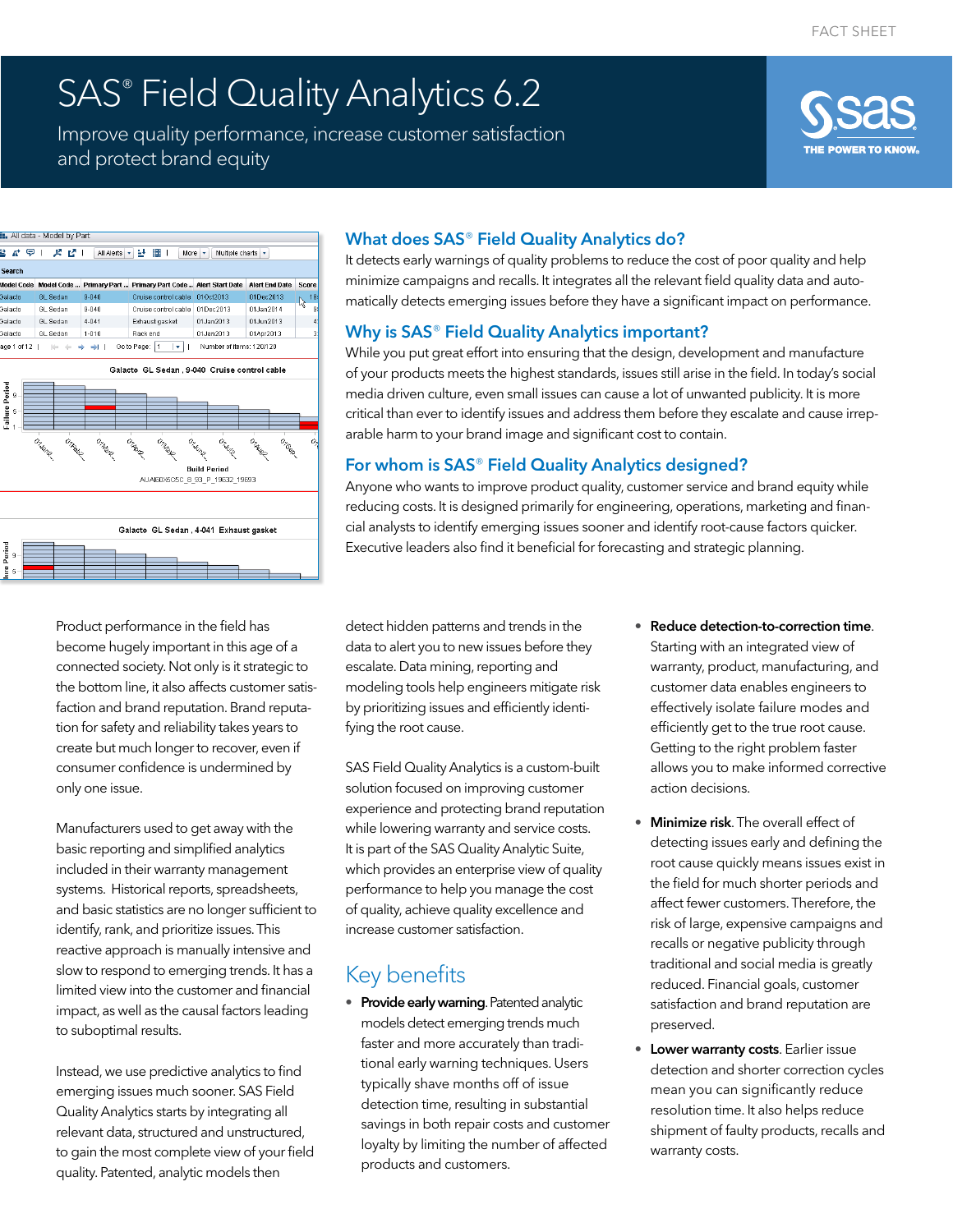## Solution overview

SAS Field Quality Analytics assesses data from warranty, customer service, product and other relevant sources to detect emerging issues sooner and more reliably than other methods. Its automated workflow separates special cause from normal variation and alerts analysts of emerging issues. This focuses resources on the highest-priority issues.

#### Data integration

Valuable field-quality data often reside in disparate databases like warranty claims, sales, contact center and more. We integrate these sources to create a holistic view and enable efficient, accurate tracking, analysis and reporting.

• Standard, extensible data model. Consolidating data from various sources of structured and unstructured data provides a comprehensive view of field issues and helps you gain a better understanding of product performance.

• Flexible database support. Data models can be stored in SAS or in third-party databases, including SAP HANA and Hadoop.

#### Early-warning analytics

Conditional rules and thresholds for identifying new issues in the field are no longer sufficient in today's hyper-competitive and hyper-connected social environment. You need to detect issues as early as possible, before they become trending topics on social media.

- Integrated warranty business rules. Address the complexities of warranty data by applying business rules and algorithms such as sales lag profiles, usage distributions, maturity calculations and seasonality adjustments.
- Emerging issues. Automatically detect anomalies based on violations of analytically driven critical values or manually input thresholds. The solution simultaneously monitors production period, usage and claim period, automatically identifying a wide range of different failure modes.

• Alerts and notifications. Early-warning alerts are prioritized and sent to appropriate parties for investigation.

#### Issue analysis and prioritization

Detecting issues earlier is only good if you can act on them. With limited resources, you need solutions to help prioritize issues and efficiently find their root cause.

- Drill down on emerging issues. The interactive interface allows you to easily drill into more detail for one or multiple data points to speed the issue investigation process.
- Analyze by alert. After drilling into an emerging issue, a new alert variable is created. It can be used to compare events from time periods with alerts to those without alerts.
- Ad hoc analysis. Prioritize and define issues using 14 standard analysis types chosen for their applicability to field quality data, including Pareto charts, control charts, decision trees, text clustering and sequence analysis. Users then can interact with the output, selecting



Figure 1: The Early Warning Workspace automatically generates alerts on statistically significant changes. Alerts can be drilled into for further analysis.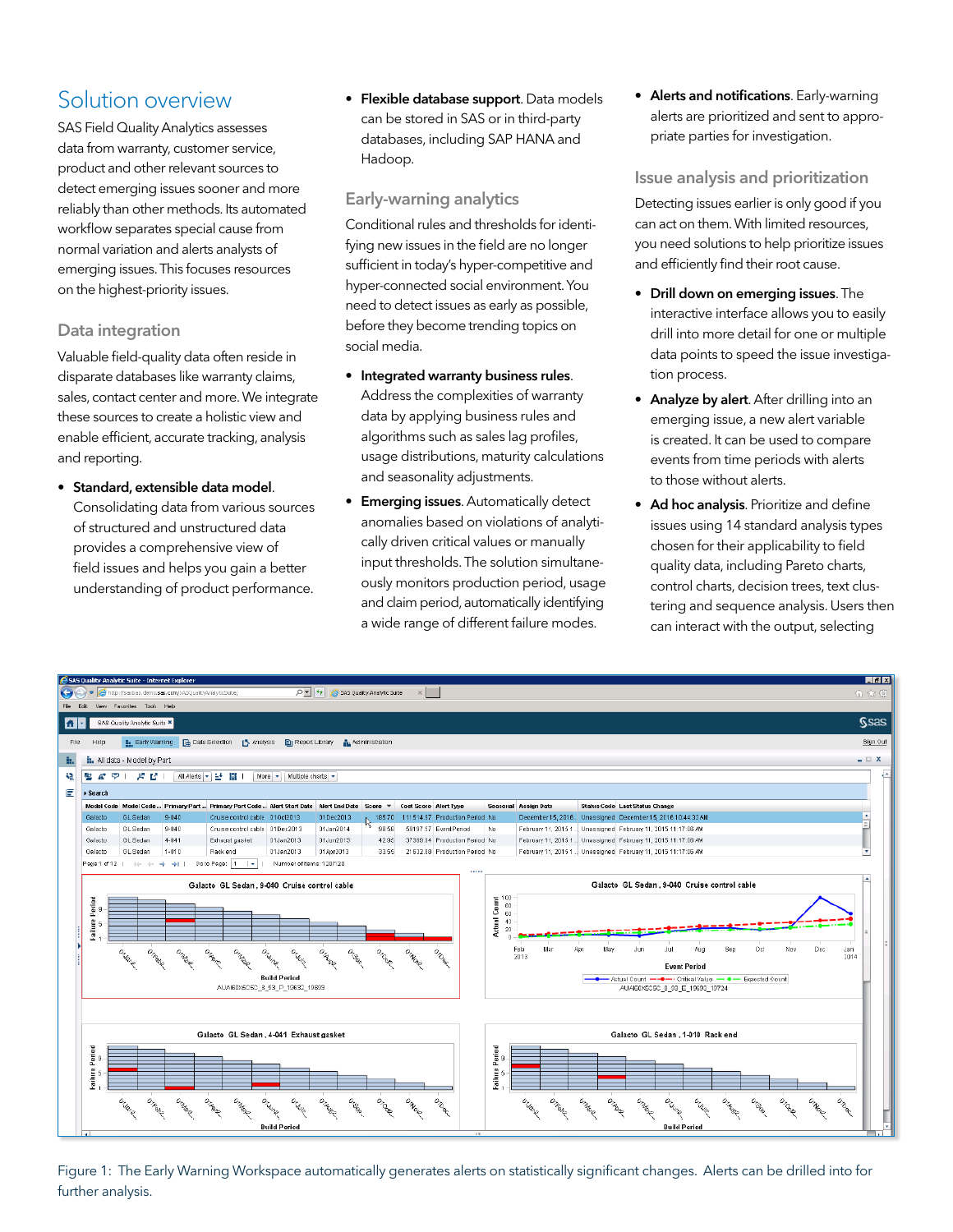which data to display, drilling into charts Key Features and easily exporting graphics and tables to PDF, Excel, PowerPoint and other applications.

• Advanced warranty analysis. Unlock additional knowledge from the data by allowing advanced users to choose from hundreds of powerful analytic techniques, all within an environment that does not require programming knowledge.

#### Integrated text analysis

Unstructured – aka text-based – data contains a wealth of context and details about specific events. We present this data in a meaningful format ready for data exploration, clustering and statistical modeling. You can extract and categorize essential information from large volumes of unstructured data, combine it with structured data and analyze it to gain valuable knowledge about critical service and product issues.

- Pattern recognition. Find patterns in customer comments and technician notes, isolating multiple failure modes within a set of claims and records.
- Find related claims. Identify records with similar text content, accelerating claims review and significantly reducing problem-solving time.
- Synonym-word search. Text data is prone to variations; we can associate synonyms and related words (common misspellings, acronyms, etc.) into your keyword search to ensure that you get the most complete search results. The solution can even automatically generate the synonym taxonomy, in addition to input by subject matter experts.

#### Self-service reporting

You can easily create reports using simple selection filters to define data sets and other criteria, making it immediately available for analysis and reporting. This allows you to expand the value of an out of the box solution and combine it with the flexibility of a custom solution.

#### Data integration

- Standard, extensible data model.
- Multiple databases supported, including SAP HANA.

#### Early-warning analytics

- Automatically determines analytically driven critical values.
- Enables entry of manual thresholds for safety and regulatory issues.
- Simultaneously monitors changes across production period, usage and event period.
- Generates automated alerts and notifies relevant issue owners.
- Attach comments so current status is easily ascertained.
- Drill into alerts to conduct further analysis.

#### Issue analysis and prioritization

- Ad hoc warranty analysis, including Pareto charts, control charts, exposure charts, reliability analysis, decision trees and sequence analysis.
	- о Drill into results to conduct further analysis.
	- о Review raw event data.
- Advanced analysis with hundreds of analyses and charting options, including descriptive analysis, table analysis, ANOVA, regression, multivariate, survival analysis, capability analysis, control charts and graphs.

#### Integrated text analysis

- Analytic models to recognize patterns in text.
- Ability to identify similar comments.
- Word search that includes synonyms, misspellings and other related words.

#### Easy reporting capabilities

- Project-oriented interface for creating both simple and complex reports:
	- о Workflow mirrors the warranty analysis processes.
	- о Powerful filters for easily subsetting and combining data.
	- о Group analyses by project.
- Report library:
	- о Searchable repository of information.
	- о Content can include special studies, documents posted by users and automatically generated standard reports.

#### Seamless integration with the full SAS Quality Analytic Suite 6.2, including SAS Asset Performance Analytics and SAS Production Quality Analytics.

- Integrated analysis across the quality spectrum. Follow the root-cause path from field data through the production process and the heavy assets that manufacture your products.
	- Ability to deploy models to identify issues before they make it to the field.
	- SAS Event Stream Processing to monitor data in real time and alert as issues occur.